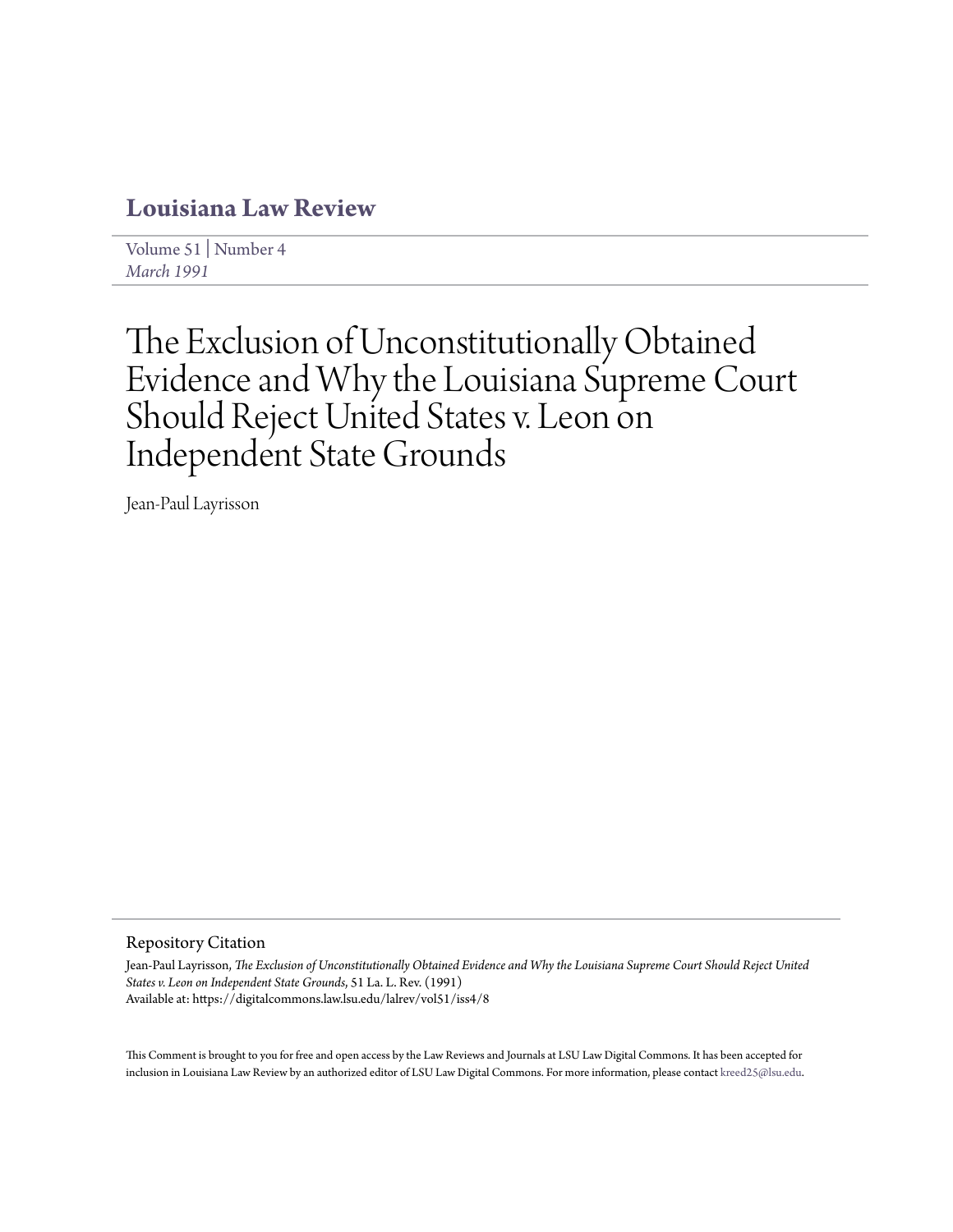## THE EXCLUSION OF **UNCONSTITUTIONALLY OBTAINED** EVIDENCE **AND** WHY THE LOUISIANA SUPREME **COURT SHOULD** REJECT *UNITED STATES V. LEON* **ON INDEPENDENT STATE GROUNDS**

Although the Fourth Amendment of the United States Constitution says nothing about how it is to be enforced, the exclusionary rule' has existed in the federal criminal justice system for over seventy-five years and has been applicable to the states since 1961. Nevertheless, the exclusionary rule has been a source of much debate since its creation. The United States Supreme Court limited the effect of the rule in *United States v. Leon2* by announcing that evidence would not be excluded when the police acted in good faith reliance on a warrant issued by a detached and neutral magistrate but later found to have been issued without probable cause.

This comment suggests that by restricting the exclusionary rule the Supreme Court has lessened the fourth amendment protection against unreasonable searches and seizures, and that the Louisiana Supreme Court should reject *Leon* when construing article I, section **5** of the Louisiana constitution.3 By examining the language of Louisiana's Declaration of Rights, the intent of the framers of the 1974 constitution, the prior expansive interpretations by the Louisiana Supreme Court of article I, section **5,** and the experience of other jurisdictions regarding the good faith exception, this comment will show why the Supreme Court of Louisiana should reject the good faith exception.

#### **THE DEVELOPMENT OF THE EXCLUSIONARY RULE**

Although the development of the exclusionary rule may be traced to *Boyd v. United States,4* the Supreme Court first applied it in a

Copyright 1991, by LOUISIANA LAW REVIEW.

**<sup>1.</sup>** Weeks v. United States, **232 U.S. 383,** 34 **S.** Ct. 341 (1914), stated for the first time that, in a federal prosecution, the fourth amendment bars the use of evidence obtained from an illegal search and seizure. Mapp v. Ohio, **367 U.S.** 643, **81 S.** Ct. 1684, reh'g denied, **368 U.S. 871, 82 S.** Ct. **23 (1961),** made the exclusionary rule an essential part of the fourth amendment and accordingly, applicable to the states through the fourteenth amendment.

<sup>2.</sup> United States v. Leon, 468 **U.S. 897,** 104 **S.** Ct. 3405 (1984).

**<sup>3.</sup> All** five Louisiana Circuit Courts of Appeal have adopted the Leon good faith exception to the exclusionary rule with virtually no consideration of art. I, § **5.** See infra note 46. The Louisiana Supreme Court has not spoken on the issue. See infra text accompanying notes 46-48.

<sup>4.</sup> Boyd v. United States, **116 U.S. 616, 6 S.** Ct. 524 **(1886).**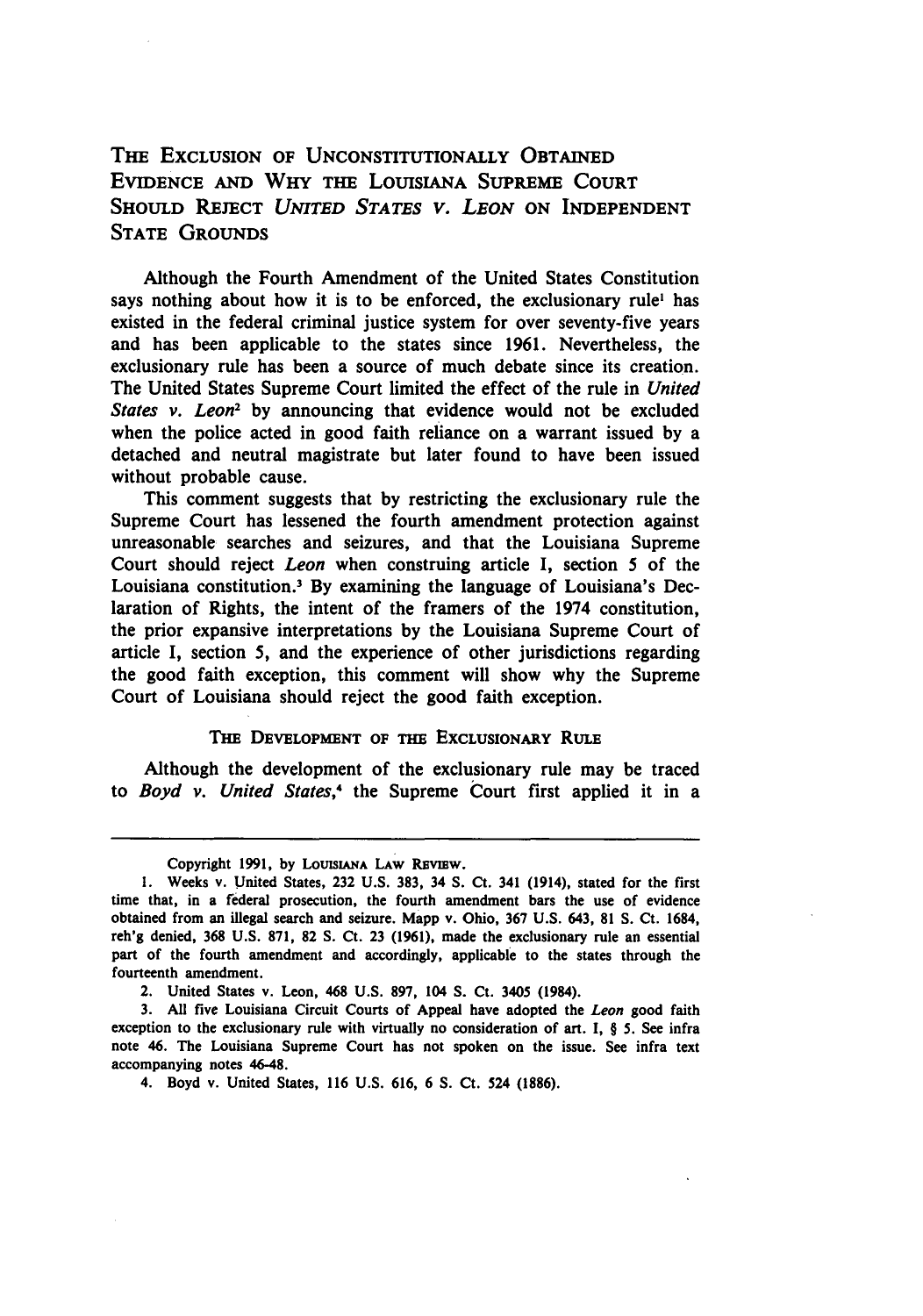criminal case in *Weeks v. United States.'* In reversing the conviction of the defendant, the Court concluded the fourth amendment barred the use of illegally seized evidence:

If letters and private documents can thus be seized and held and used in evidence against a citizen accused of an offense, *the protection of the Fourth Amendment* declaring his right to be secure against such searches and seizures *is of no value, and* **...** *might as well be stricken from the Constitution.6*

Although the courts of many states followed *Weeks,* not until *Mapp v. Ohio7* did the Supreme Court declare that the exclusionary rule was "an essential part of both the Fourth and Fourteenth Amendments." The Court addressed the question why the exclusionary rule should be incorporated into the due process clause of the fourteenth amendment and thus be applicable to state court proceedings:

Were it otherwise, then just as without the Weeks rule the assurance against unreasonable federal searches and seizures would be "a form of words", valueless and undeserving of mention in a perpetual charter of inestimable human liberties, so too without that rule the freedom from state invasions of privacy would be so ephemeral and so neatly severed from its conceptual nexus with the freedom from all brutish means of coercing evidence as not to merit this Court's high regard as a freedom "implicit in 'the concept of ordered liberty."<sup>19</sup>

Since the Court's decision in *Mapp,* however, the exclusionary rule has come under constant attack, and the scope of its application has slowly and steadily eroded. Perhaps the most telling illustration of the narrowing of the exclusionary rule is in the Court's focus over the last twelve years on the question of standing to assert a fourth amendment claim.

In *Rakas v. Illinois*,<sup>10</sup> the Court held that in order to raise a fourth amendment violation (with the consequence of an exclusion of evidence)

*<sup>5.</sup> Weeks,* **232 U.S. 383,** 34 **S.** Ct. 341 (1914). In *Weeks,* the government tried and convicted the defendant for illegal gambling. He had requested the return of incriminating letters and records that had been seized **by** the government during the search of his home.

**<sup>6.</sup>** Weeks v. United States, **232 U.S. 383,** 393-94, 34 **S.** Ct. 341, 344 (1914) (emphasis added).

**<sup>7.</sup>** Mapp v. Ohio, **367 U.S.** 643, **81 S.** Ct. 1684 **(1961).**

**<sup>8.</sup>** *Mapp,* **367 U.S.** at **657, 81 S.** Ct. at **1693.**

**<sup>9.</sup> Id.** at **655, 81 S.** Ct. at **1691.** Following *Mapp,* the Supreme Court, virtually without question, assumed that the exclusionary rule applied to evidence obtained in violation of a defendant's fifth amendment privilege against self-incrimination. See Miranda v. Arizona, 384 **U.S.** 436, **86 S.** Ct. **1602,** reh'g denied, **385 U.S. 890, 87 S.** Ct. **11 (1966).**

**<sup>10.</sup>** Rakas v. Illinois, 439 **U.S. 128, 99 S.** Ct. 421 **(1978),** reh'g denied, 439 **U.S.** 1122, **99 S.** Ct. **1035 (1979).**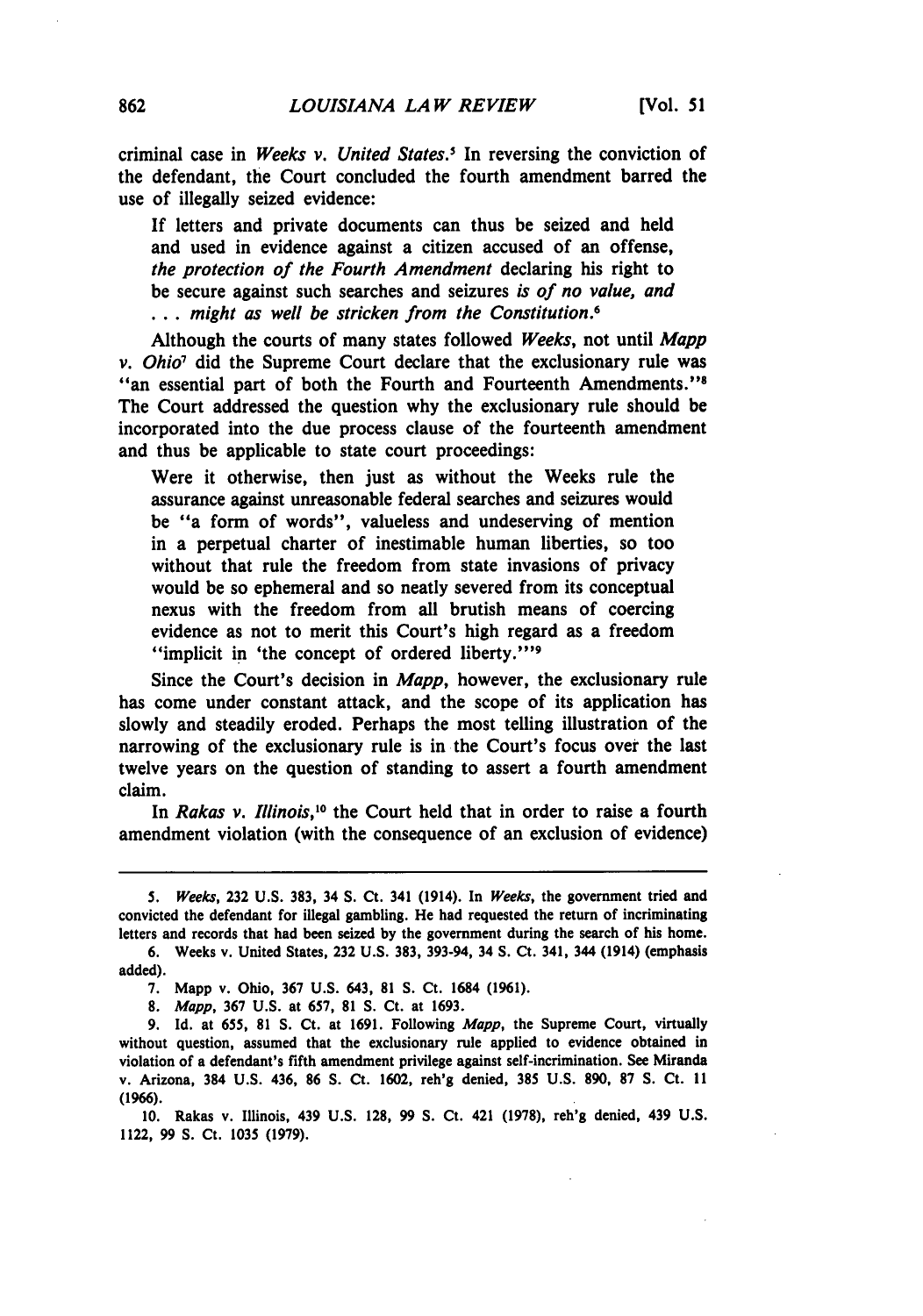a person must have a legitimate expectation of privacy in the thing searched. In *Rawlings v. Kentucky,"* the Court amplified upon the doctrine of standing, stating that having a possessory interest, such as ownership, in the items seized does not necessarily authorize a person to challenge the constitutionality of their seizure. The Court signaled that it would recognize arguments only from a person with a legitimate expectation of privacy with respect to the things seized or place searched.<sup>12</sup>

With a force nearly equal to the outcry that met the Court's decision in *Mapp,* many have criticized the Court for limiting the application of the exclusionary rule, with some suggesting that certain members of the Court have sought to raise standing as a barrier because of their distaste for the rule.<sup>13</sup> It has not gone without notice that Justice Rehnquist, the author of both *Rakas* and *Rawlings,* has indicated he feels *Mapp* should be overruled.<sup>14</sup> Moreover, apart from the Court's gradual compression of the scope of the exclusionary rule, it is now clear that a majority of the Court believes that the exclusionary rule is not required by the Constitution." In *Leon,* the Court simply stated that the rule is a judicially created remedy designed to safeguard fourth amendment rights (through its deterrent effect); it is not a constitutional right to a person aggrieved.<sup>16</sup>

12. Both Justices Brennan and Marshall dissented in *Rawlings,* stating that the fourth amendment was designed to protect property interests as well as privacy interests. *Rawlings,* 448 **U.S.** at 114-21, **100 S.** Ct. at **2566-69.** In *Rakas,* Justice White dissented, with whom Justices Brennan, Stevens, and Marshall joined, arguing that the Court's prior decisions had established that people other than those who hold title to the premises have a reasonable expectation of privacy. **A** person sharing possession of a premises with others, although with the understanding that his privacy is not absolute, is entitled to expect that he is sharing his privacy only with those persons, and that government officials will not intrude without consent or within compliance with the fourth amendment. *Rakas,* 439 **U.S.** at **161-66, 99 S.** Ct. at 440-42.

**13.** See Simien, The Interrelationship of the Scope of the Fourth Amendment and Standing to Object to Unreasonable Searches, 41 Ark. L. Rev. **487,** 493 **(1988).**

14. **Id.** at **527** n.168.

**15.** See United States v. Leon, 468 **U.S. 897, 906,** 104 **S.** Ct. 3405, 3411 (1984).

**16.** *Leon,* id., 104 **S.** Ct. at 3412 (citing United States v. Calandra, 414 **U.S. 338,** 348, 94 **S.** Ct. **613, 620** (1974)). Departing from the jurisprudence, the Court in *Leon* stated the following: (i) the exclusionary rule is not required **by** the fourth amendment, rather, it is a judicially created remedy with the sole function of deterring improper police conduct; and (ii) the issue for determination is whether to allow the prosecution to use inherently trustworthy, tangible evidence obtained in reliance on a search warrant which was ultimately found to be defective yet issued **by** a detached and neutral magistrate. This should be resolved **by** weighing the costs and benefits of preventing the uses of such unconstitutional evidence. **Id.** at **897,** 104 **S.** Ct. at 3405. In dissent, Justices Brennan and Marshall pointed out that (i) contrary to the claims that the rule leads to "release of countless guilty criminals" studies indicate that the federal and state prosecutors rarely 'drop cases because of potential search and seizure problems, (ii) because some guilty

**<sup>11.</sup>** Rawlings v. Kentucky, 448 **U.S. 98, 100 S.** Ct. **2556 (1980).**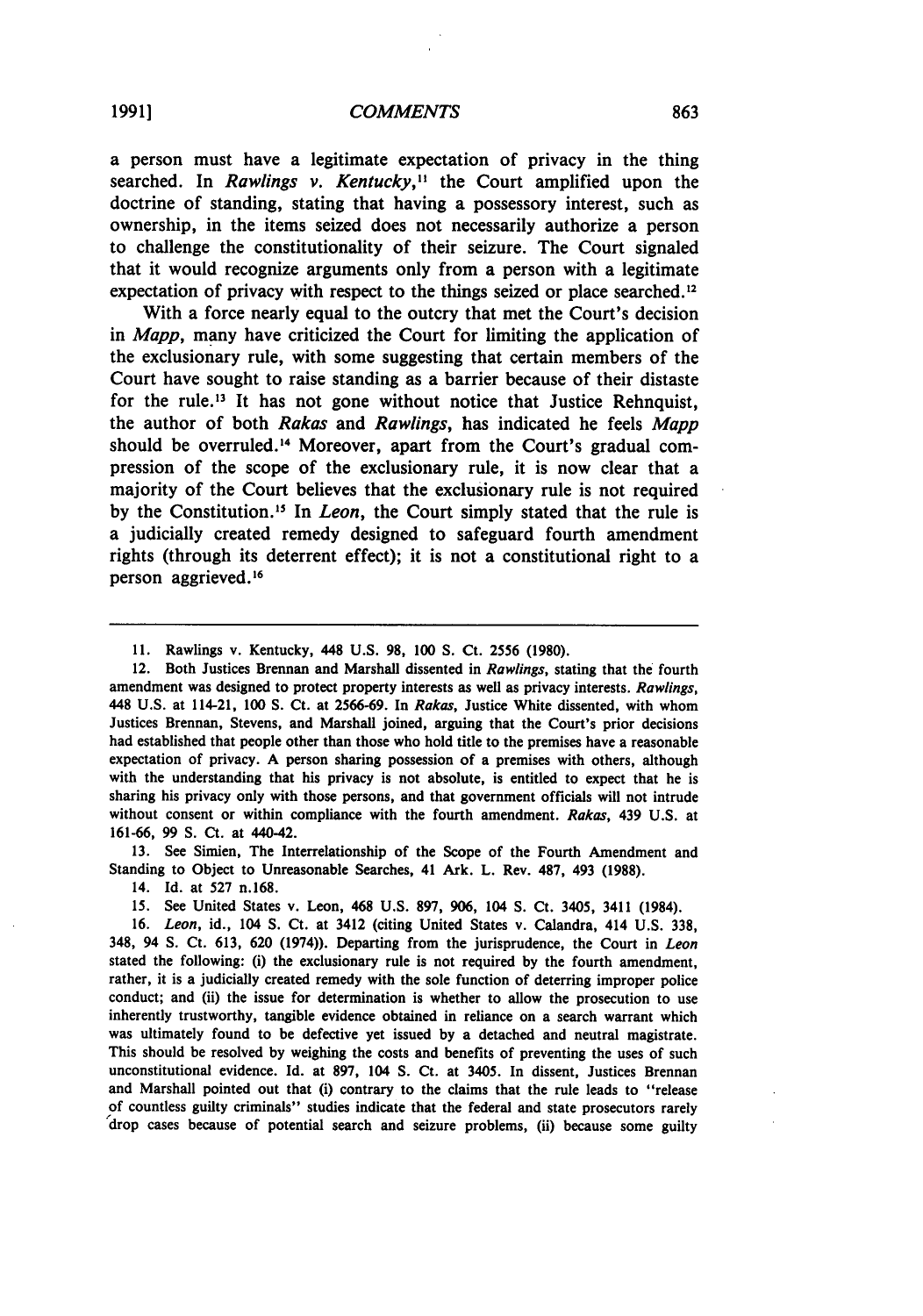Although the Court's carving of a good faith exception out of the exclusionary rule may not seem to be overly significant, the Court is likely to continue to chip away at the doctrine. For instance, in *Illinois v. Krull*,<sup>17</sup> the Court extended the good faith exception to warrantless inspections authorized **by** a state statute later held to be invalid. Justice O'Connor, joined **by** Justices Brennan, Marshall, and Stevens, dissented, stressing the danger of extending the good faith exception to cases where the legislature has unreasonably authorized searches."

In this regard, Professor LaFave has written:

Under the *pre-Leon* version of the exclusionary rule, police had finally come to learn that it was not enough that they had gotten a piece of paper called a warrant .... Consequently, there had developed in many localities the very sound practice of going through the warrant issuing process with the greatest care **...** but under *Leon* there is no reason to go through such cautious procedures and every reason not to **...** [t]here is thus no escaping the fact that, as the *Leon* dissenters put it, the "long run of that case unquestionably will be to undermine the integrity of the warrant process."<sup>19</sup>

Additionally, contrary to the basic text of the good faith exception, it may be argued forcefully that the exclusionary rule is found in the text of the fourth amendment:

The evil [addressed **by** the framers] was general; it was the creation of an administration of public justice that authorized the supported indiscriminate searching and seizing **....** I do not think that the phraseology of the amendment **...** is accidental. "[T]he right of the people in securing their persons, houses, papers and effect, against unreasonable searches and seizures." The vice of a system of criminal justice that relies upon a professional and admits evidence they obtained **by** unreasonable searches and seizures is precisely that we are all thereby made

**17.** Illinois v. Krull, 480 **U.S.** 340, **107 S.** Ct. **1160 (1987).**

**18.** *Krull,* 480 **U.S.** at 366, **107 S.** Ct. at **1175-76.**

**19.** W. LaFave, Search and Seizure, § 1.2, at 20 **(1986).**

defendants go free is not a cost of the exclusionary rule but of the fourth amendment itself, (iii) deterrence was not a concern of the Court in the early cases, and (iv) the "reasonable mistakes" exception to the exclusionary rule places a premium on police ignorance of the law, with the long run effect of undermining the integrity of the warrant process itself. **Id.** at **928-60,** 104 **S.** Ct. at 3430-45. Justice Stevens, also dissenting, noted that from a historical standpoint, the precise problem that the fourth amendment was intended to address was the reasonable issuance of warrants. He stated that the court's conclusion that such searches undertaken without probable cause can nevertheless "be reasonable" is totally without support in the jurisprudence. **Id.** at **970-72,** 104 **S.** Ct. at **3451-52.**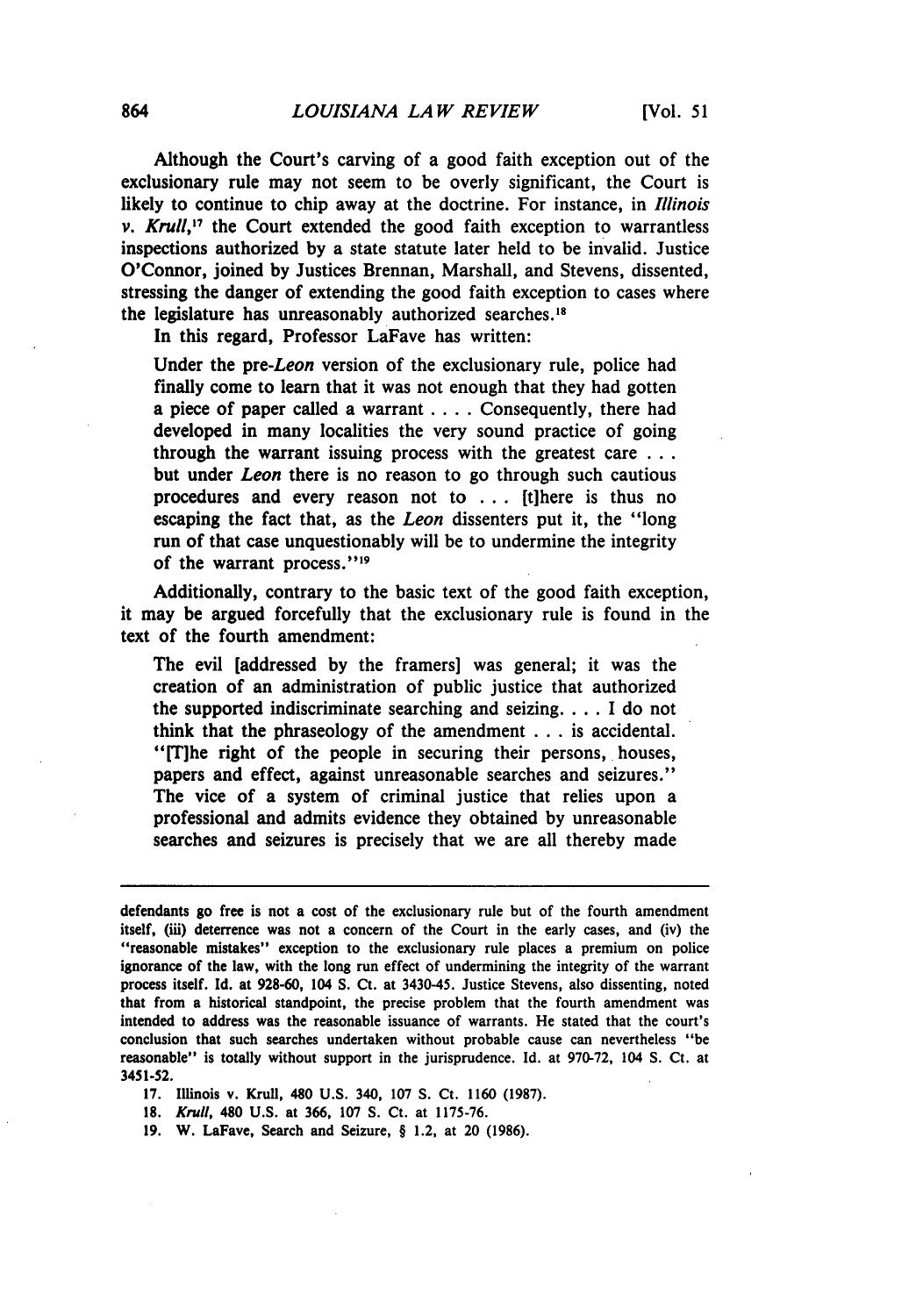less secure in our person, house, papers, and effects against unreasonable searches and seizures.<sup>20</sup>

The exclusionary rule promotes constitutional police behavior, not police ignorance. It promotes careful review **by** judges or magistrates who are aware that they may be overruled. It preserves judicial integrity **by** not allowing the courts to profit from or to continue to allow unconstitutional behavior. **If** not part and parcel of the right, the exclusionary rule at least provides an effective remedy for the violation of a fundamental right.

Regardless of whether the exclusionary rule is required **by** the fourth amendment, the Louisiana Supreme Court is not bound to follow *Leon's* restrictive interpretation of the right to be protected from unreasonable searches and seizures. The state constitution can provide authority for the existence of the exclusionary rule regardless of the interpretation of the federal document given **by** the current Supreme Court.

#### THE RoLE **oF STATE CONSTITUTIONS IN A FEDERAL SYSTEM AND THE LOUISIANA DECLARATION OF RIGHTS, ARTICLE** I, **SECTION** *5*

**In the** area of civil liberties, many think only of the federal Bill of Rights. Most of the original state constitutions, however, contained provisions similar to those of the Bill of Rights. To a certain extent, the framers patterned the Bill of Rights upon the guarantees of states' charters. 21

**A** "rediscovery" of state constitutional protection began in the 1970's when state courts began deciding cases based on state rather than on federal constitutional provisions.2 Indeed, the "[riediscovery **by** state supreme courts of the broader protection supported their own citizens **by** the state constitutions **...** is probably the most important development in constitutional jurisprudence of our times."<sup>23</sup> More and more state courts are construing state constitutional provisions to grant persons

21. R. Williams, State Constitutional Law: Cases and Materials, **68 (1988).**

Lately, of course, it is the state courts that have been expressing dissatisfaction with the Supreme Court's role in the enforcement of constitutional rights, increasingly turning to their own constitutions as the dispositive ground for their decisions, and the Supreme Court since at least **1983** has been issuing a clear invitation for them to do exactly that.

Kaye, **A** Midpoint Perspective on Directions in State Constitutional Law, **1** Emerging Issues St. Const. L. **17,** 20-21 **(1988).**

<sup>20.</sup> **A.** Amsterdam, Perspectives on the Fourth Amendment, **302** at **367** (emphasis added).

<sup>22.</sup> **Id.**

**<sup>23.</sup>** Brennan, State Constitutions and the Protection of Individual Rights, **90** Harv. L. Rev. 489 **(1977).** Associate Judge Kaye of the New York Court of Appeals has also written of the rebirth of interest in state constitutional law: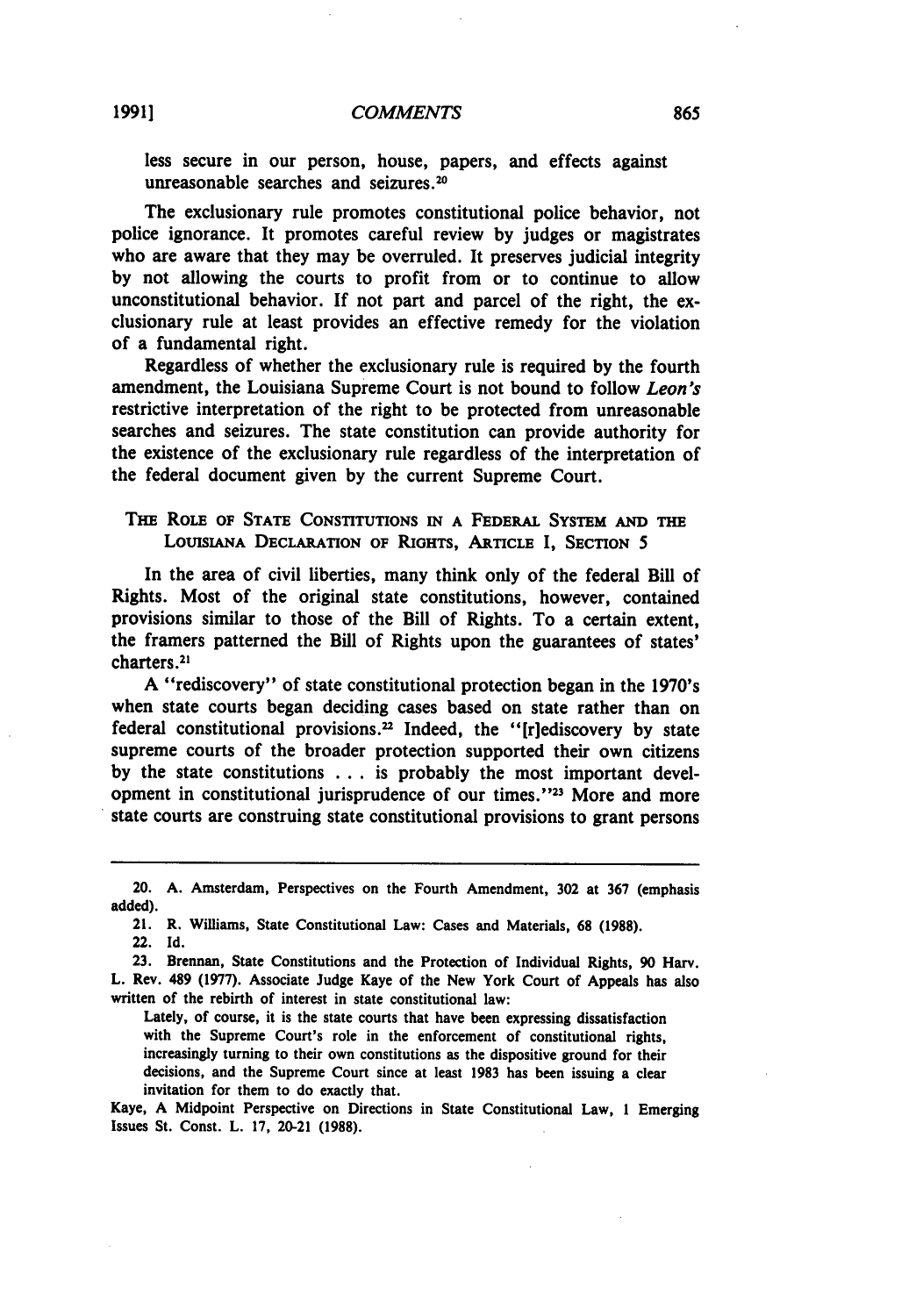greater protections than the federal courts have gleaned from the Bill of Rights, even when the state and federal provisions are worded identically.24

Louisiana adopted a new constitution in 1974. It begins with the Declaration of Rights, the state counterpart to the Bill of Rights. **Al**though the Declaration of Rights was perceived by many delegates to the Louisiana Constitutional Convention as a radical document making extreme innovations, the changes seem less significant when compared with the existing United States Supreme Court interpretations of the Bill of Rights.<sup>25</sup> The Louisiana constitution of 1974 afforded the Louisiana Supreme Court a means of expanding constitutional rights and civil liberties through its interpretation of the Declaration of Rights.26 The Louisiana Supreme Court has made it clear that the Louisiana constitution offers wider protections than the Bill of Rights.<sup>27</sup> Literally, article I, section 5 of the Louisiana Declaration of Rights is broader than its federal counterpart. Section 5 provides:

Every person shall be secure in his person, property, communications, houses, papers, and effects against unreasonable searches, seizures, or invasions of privacy. No warrant shall issue without probable cause supported by oath or affirmation, and particularly describing the place to be searched, the persons or things to be seized, and the lawful purpose or reason for the search. Any person adversely affected **by** a search or seizure conducted in violation of this Section shall have standing to raise its illegality in the appropriate court.<sup>28</sup>

Among other reasons, the language is more inclusive than the fourth amendment because of the additional protection for *property* and *communications* against unreasonable *invasions of privacy.*

27. See Sibley v. **Bd.** of Sup'rs of Louisiana State Univ., 477 So. 2d 1094 (La. 1985) (equal protection, art. 1, § 3); State v. Sepulvado, 367 So. 2d 762 (La. 1979) (cruel, excessive, unusual punishment, art. 1, § 20); State in re Dino, **359** So. 2d **586,** cert. denied, 439 **U.S.** 1047, 99 **S.** Ct. 722 (1978) (due process, art. 1, § 2) (rights of accused, art. 1, § 13); State v. Amos, 343 So. 2d 166 (La. 1977) (right to keep and bear arms, art. 1, § 11).

28. La. Const. art. 1, § 5.

<sup>24.</sup> Nat'l L.J., special section at **S-i** (Sept. 29, 1986).

<sup>25.</sup> Hargrave, The Declaration of Rights of the Louisiana Constitution of 1974, 35 La. L. Rev. (1974).

**<sup>26.</sup>** For a very good analysis of the court's expansion of civil liberties vis-a-vis judicial interpretation of the Declaration of Rights, see Comment, The Declaration of Rights of the Louisiana Constitution of 1974: The Louisiana Supreme Court and Civil Liberties, 51 La. L. Rev. **787** (1991). The author explains that (i) the court interprets additional language than the state absent from the federal Constitution as granting additional rights, (ii) the court interprets language which is similar or identical under the federal provisions in an expanded manner, and (iii) the court sometimes expands rights **by** freezing the high water mark under federal jurisprudence.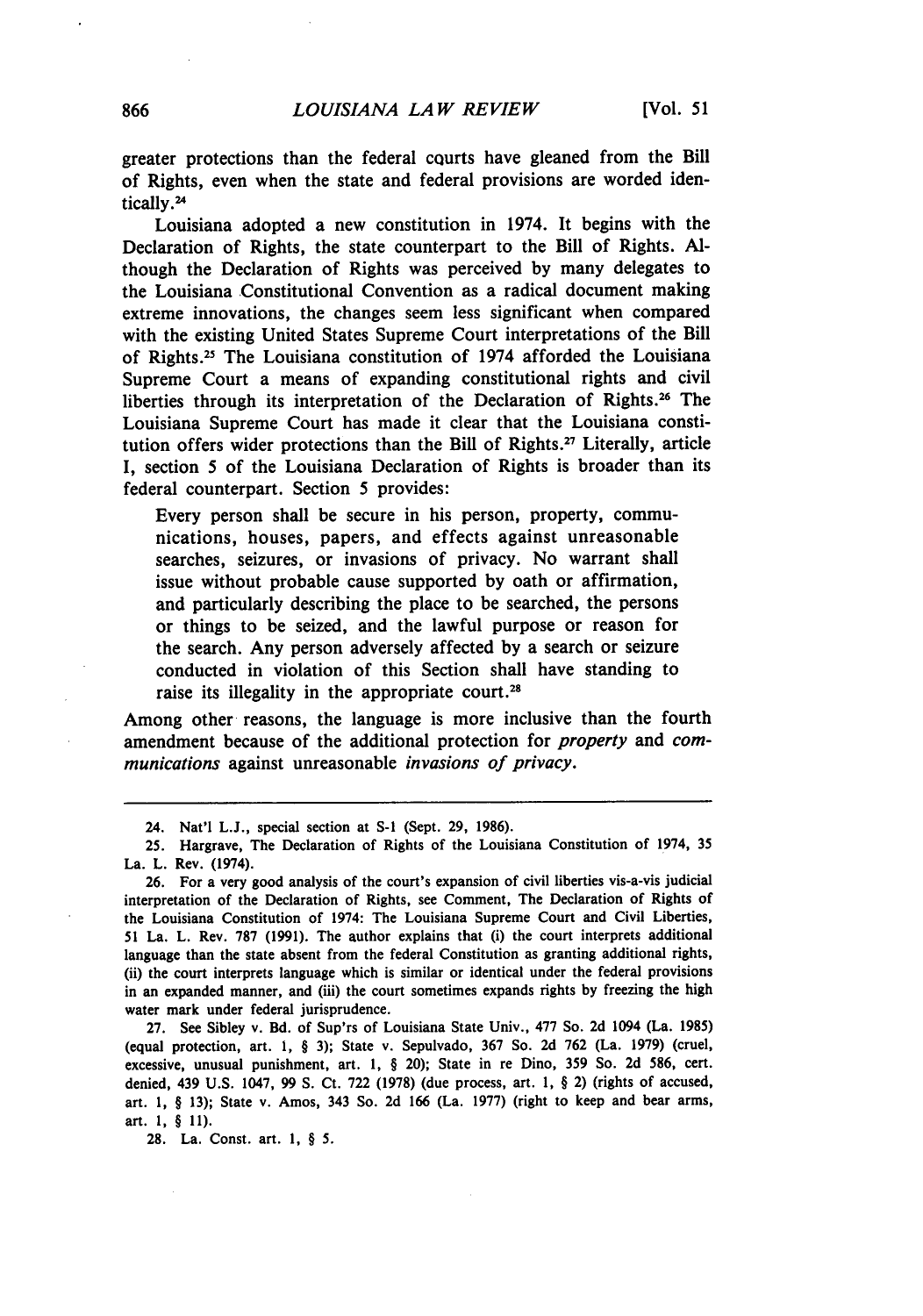Though the exclusionary rule is not explicitly stated in article **I,** section 5, the drafters considered it implicit.<sup>29</sup> The expanded standing provision found in the last sentence of section 5 grants standing to any person "adversely affected." This is a recognition of the broadening of the right to suppress evidence obtained in violation of the constitution regardless of the federal jurisprudence.30 The phrase "any person adversely affected" has been explained to mean "anyone whose guilt [theimproperly obtained evidence] would tend to prove **....** The scope of the exclusionary rule is thus enlarged . . **.**

Transcripts of the debate of article **I,** section 5 do not shed great light on the intent of the framers, but it is at least clear that the framers contemplated the exclusionary rule, as well as *Mapp.*

Mr. Burson **...** it is my understanding **by** the present state of the law that the protection of the Fourth Amendment against unreasonable searches and seizures, which gives the criminal defendant the right to suppress evidence that is illegally seized from him, has been applied through the *Mapp* decision to all states today **...** so, both the Louisiana Code of Criminal Procedure and the Federal Constitution require, today, that a person who has been the subject of an illegal search and seizure in his home can have that evidence suppressed in a criminal proceeding **...** and to his right criminally, there is no question that under the United States Supreme Court's decision in *Mapp* and under the Louisiana Code of Criminal Procedure, that the person whose home has been entered illegally, certainly can move to suppress that evidence in court. $32$ 

The Louisiana Supreme Court has plainly stated that article **I,** section 5 is not a duplicate of the fourth amendment: "[ilt represents a conscious choice **by** the citizens of Louisiana to give a 'higher standard of individual liberty than that afforded **by** the jurisprudence interpreting the federal Constitution."<sup>33</sup> The following cases illustrate the court's contemporary interpretations.

**<sup>29.</sup>** Hargrave, supra note **25,** at 22, citing State of Louisiana Constitutional Convention of **1973** Verbatim Transcripts, Sept. **1, 1973,** at 22 [hereinafter Proceedings].

**<sup>30.</sup>** Hargrave, supra note **25,** at 22, citing Proceedings, Sept. **1,** at **15.**

**<sup>31.</sup> Id.** at 23-24, citing Proceedings, Sept. **1,** at **15,** 22.

**<sup>32.</sup>** Proceedings, Aug. **31,** at **1073.** However, Staff Memorandum No. **37** to the Committee on the Bill of Rights and Elections, May **16, 1973,** makes it clear that art. I, § 5 does not bolt down any present interpretation or methods of application (including Mapp v. Ohio). Documents Vol. **10** at **117.**

**<sup>33.</sup>** State v. Church, **538** So. **2d 993, 996** (La. **1989)** (citing State v. Hernandez, 410 So. **2d 1381, 1385** (La. **1982)).**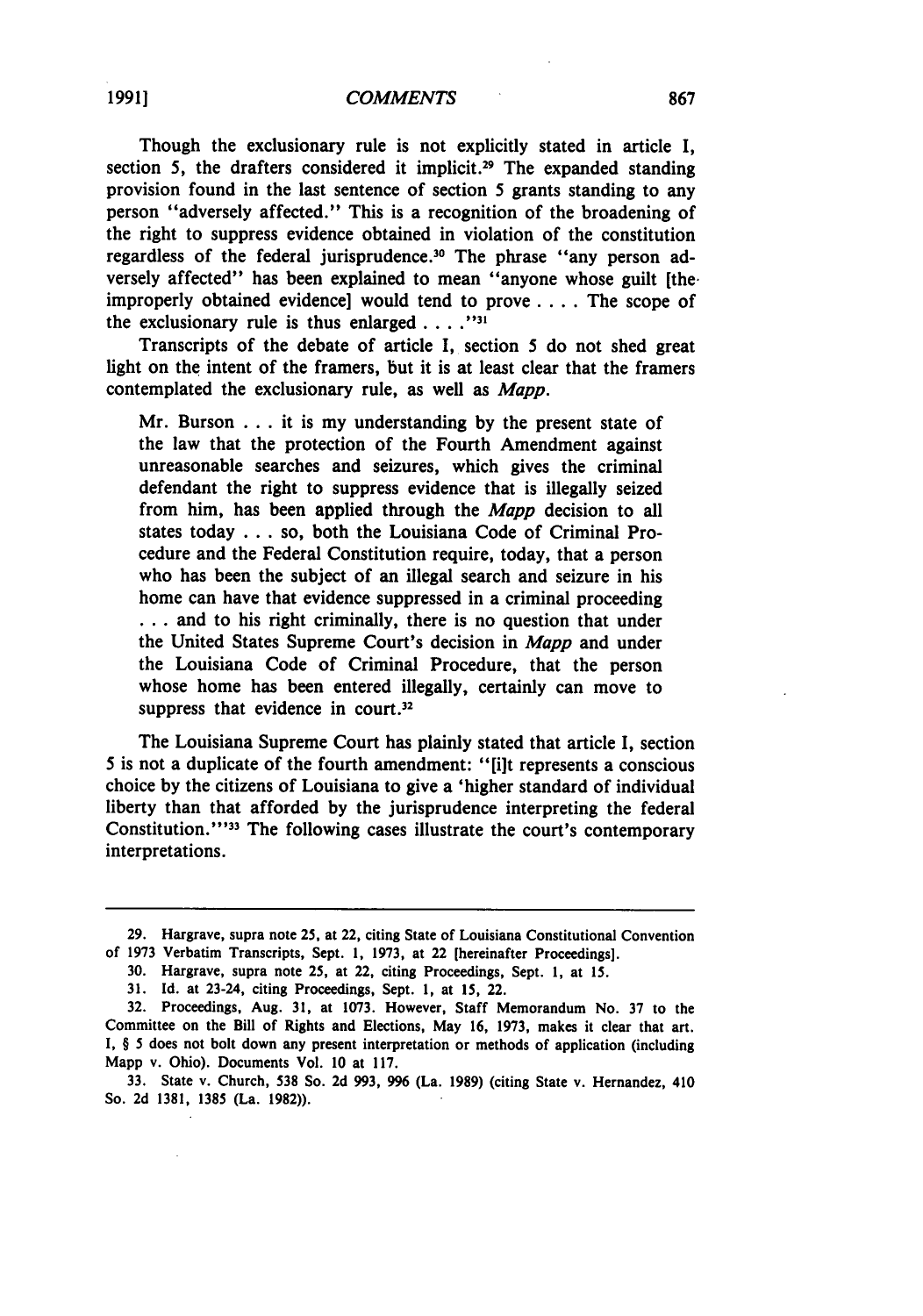In *State v. Hernandez*,<sup>34</sup> the court rejected the United States Supreme Court holding of *New York v. Belton,"* that a policeman, while making a lawful arrest, may contemporaneously search the passenger compartment of an automobile including the contents of any container therein. Justice Dennis, writing for the Court in *Hernandez,* stated that "[a]lthough the Belton case is distinguishable ... it should be noted that we do not consider it to be a correct rule of police conduct under our state constitution."<sup>36</sup> Moreover, the court noted that it would not allow federal decisions to replace its independent judgment in construing the constitution adopted by the people of Louisiana.17 Similarly, in *State v. Church"* the court said that even if DWI road blocks meet federal constitutional standards,<sup>39</sup> they would still violate article I, section 5 of the Louisiana constitution. Not all of the Justices of the Supreme Court of Louisiana, however, advocate the expansive reading of article I, section 5. Justice Cole, dissenting in *Church,* wrote:

As regards the question of whether the Louisiana Constitution is broader than the United States Constitution relative to Fourth Amendment principles, I concur in the conclusion of Justice Blanche in his dissent to *State v. Hernandez:* "However, if the Louisiana [constitution] is, in fact, broader than the United States Constitution on that issue, this writer feels that the [Louisiana] Constitution is due for an amendatory change in the opposite direction."<sup>40</sup>

In *State v. Williams*,<sup>41</sup> the court refused to extend the United States Supreme Court's ruling in *Pennsylvania v. Mimms*<sup>42</sup>—that a police officer's direction to a driver to exit the car did not violate the fourth amendment, even though the officer had no probable cause nor reason to suspect foul play-to a passenger of an automobile. The court stated:

To give the police officer the discretion to order the passenger from the automobile without requiring any explanation of the officer's actions (other than a blanket concern for personal safety

37. Id.

<sup>34.</sup> State v. Hernandez, 410 So. 2d 1381 (La. 1982).

<sup>35.</sup> New York v. Belton, 453 U.S. 454, 101 **S.** Ct. **2860,** reh'g denied, 453 U.S. 950, 102 **S.** Ct. 26 (1981).

<sup>36.</sup> *Hernandez,* 410 So. 2d at 1385.

**<sup>38.</sup>** State v. Church, **538** So. 2d 993 (La. 1989).

<sup>39.</sup> Id. at 996 (referring to Delaware v. Prouse, 440 U.S. 648, 99 **S.** Ct. 1391 (1979)).

<sup>40.</sup> Id. at 1001 (citation omitted). For other cases, holding that art. I, § 5 is broader than the fourth amendment, see State v. Hutchinson, 349 So. 2d 1252 (La. 1977) and State v. Kinnemann, 337 So. 2d 441 (La. 1976). Both cases involved searches of automobiles involving contraband.

<sup>41.</sup> State v. Williams, 366 So. 2d 1369 (La. 1978).

<sup>42.</sup> Pennsylvania v. Mimms, 434 U.S. 106, **98 S.** Ct. 330 (1977).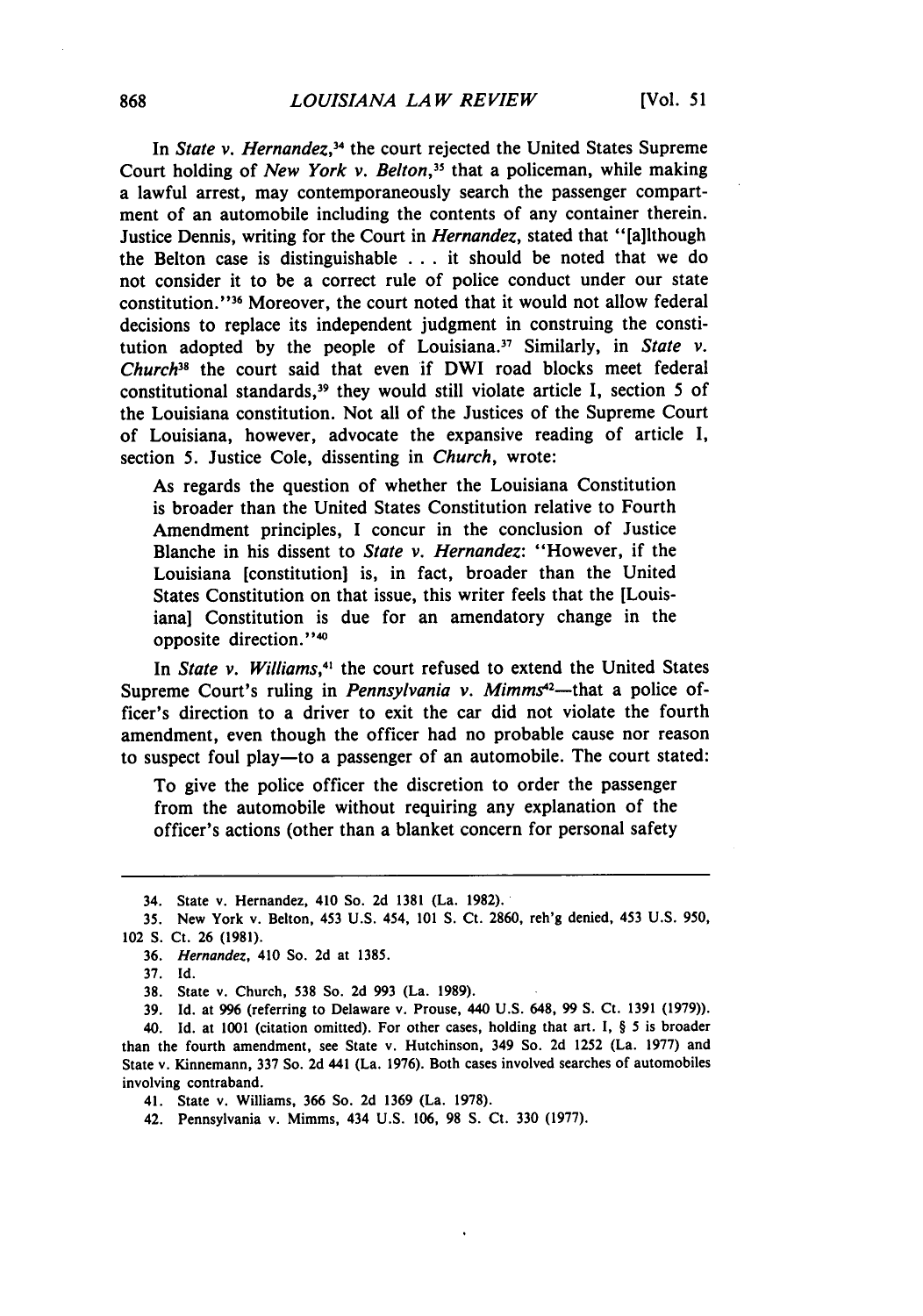in all situations) is to abandon the requirement of individualized inquiry into the reasons for an intrusion of the right to privacy secured **by** Article **I,** § 5 of the Louisiana Constitution. <sup>43</sup>

In *State v. Nelson*,<sup>44</sup> with Justice Tate writing for the majority, the court held that article **I,** section **5** prevented admittance of an inculpatory statement police obtained as a result of the use **by** private actors of unreasonable force in an unreasonable search.45 The defendant in *Nelson* swallowed a ring in a jewelry store and the store's security guards attempted to choke it out of the defendant.

In the six years since *Leon,* every circuit court in Louisiana has adopted the good faith exception to the exclusionary rule.<sup>46</sup> In the same period of time, the Louisiana Supreme Court has addressed the good faith exception to the exclusionary rule in one case and then only in dicta. In *State v. Matthieu,47* the supreme court determined that a constitutional violation had not occurred when a search took place outside of the territorial jurisdiction of the court which issued the warrant. Nevertheless, with Justice Cole authoring the opinion, the court delved into an unusual analysis of *Leon*, borrowing "the balancing test" to apply to "constitutional conduct.' **'48** Justice Dennis, in a concurring opinion, reasoned that because there had been no constitutional violation, there was no need for discussion of the so-called good faith exception to the exclusionary rule and that *Leon* was not applicable. <sup>49</sup>

46. State v. Shannon, 472 So. **2d 286** (La. **App. 1st** Cir.) writ denied, 476 So. **2d** 349 (La. **1985);** State v. Wood, 457 So. **2d 206** (La. **App. 2d** Cir. 1984); State v. Martin, **487** So. **2d 1295** (La. **App. 3d** Cir.), writ denied, 491 So. **2d 25** (La. **1986);** State v. Watkins, 499 So. **2d 91** (La. **App.** 4th Cir. **1986);** State v. Shrader, 514 So. **2d 213** (La. **App.** 5th Cir. **1987).** None of the courts give any detailed analysis for their decision to adopt Leon.

47. State v. Matthieu, **506** So. **2d 1209** (La. **1987).**

48. The Matthieu court said:

The Supreme Court in *Leon* required objective reasonableness to avoid suppression where the Fourth Amendment had been violated. No such violation occurred in the case under consideration. Consequently, we believe a less stringent standard is appropriate where we are not concerned with deterring unconstitutional conduct. Our law, both statutorily and jurisprudentially, stresses the importance of constitutional violations in cases involving the exclusionary rule. Code Crim. P. art. **703(A)** provides a defendant adversely affected may move to suppress any evidence from use at trial on the ground it was unconstitutionally obtained.

49. **Id.** at 1214. See also State v. Byrd, **568** So. **2d** 554 (La. **1990).** It is interesting that in State v. Lehnen, 403 So. **2d 683** (La. **1981),** the court discussed the good faith

<sup>43.</sup> *Williams.* 366 So. **2d** at 1374.

<sup>44.</sup> State v. Nelson, 354 So. **2d** 540 (La. **1978).**

<sup>45.</sup> See also State v. Longlois, 374 So. **2d 1208** (La. **1979)** (recognizing that the exclusionary rule extends to some unreasonable searches **by** private individuals).

**Id.** at 1212.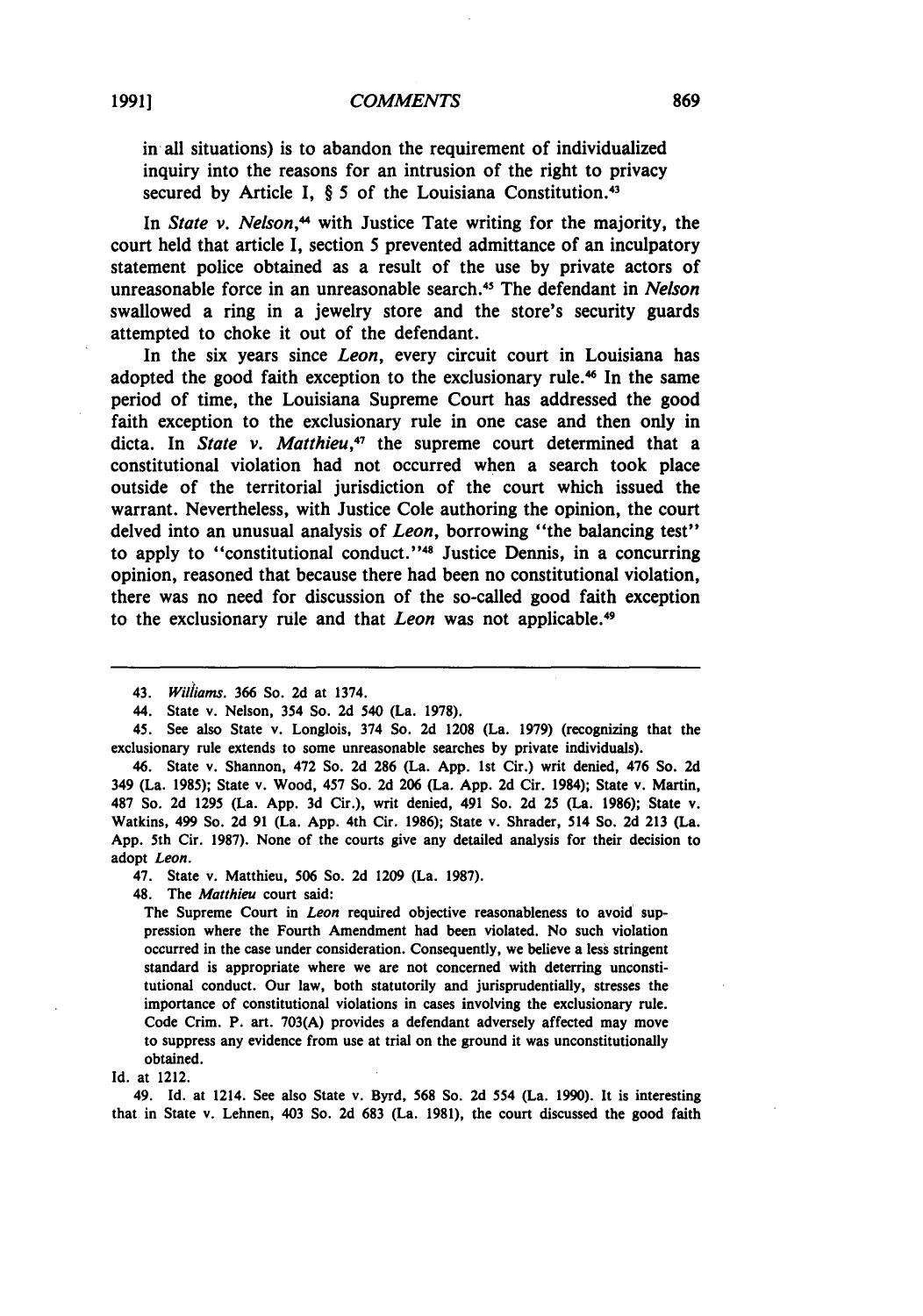Recently, the Louisiana Supreme Court rendered two decisions that further expand the rights granted in article I, section 5 in non-criminal matters. In *Hondroulis v. Schuhmacher*,<sup>50</sup> the court held for the first time that the state's right of privacy includes and independently protects at least some sort of "autonomy" rights.' Additionally, in *Moresi v. State of Louisiana, Department of Wildlife & Fisheries,52* the court indicated that the protections of article I, section 5 extend beyond limiting state action and apply directly to limit invasions of privacy interests by private parties. The court also ruled for the first time that a violation of article I, section 5 may give rise to **a** private cause of action for damages.<sup>53</sup>

#### THE LEAD FROM OTHER **JURISDICTIONS**

*United States v. Leon* has been strongly criticized **by** several state courts.54 For example, *State v. Novembrino,"* a recent New Jersey Supreme Court decision, rejected *Leon* on independent state grounds. The court held that the exclusionary rule, unmodified **by** the good faith exception, is an integral element of the New Jersey constitutional guarantee that search warrants will not be issued without probable cause. It accepted the analysis Justice Brennan set forth in his *Leon* dissent, stating that **"by** admitting unlawfully seized evidence, the judiciary becomes a part of what is in fact a single government action prohibited

- **51.** See Devlin, Louisiana Constitutional Law, **51** La. L. Rev. 295, **297-306** (1990).
- **52.** 567 So. **2d 1081** (1990).

exception to the exclusionary rule which had been proposed by half of the judges of the Fifth Circuit Court of Appeals of the United States. Justices Dennis and Calogero rejected the majority's discussion or endorsement of the good faith exception, and stated that it was unnecessary. Justice Dennis, quoting United States v. Williams, **622 F.2d 830,** 849- 50 **(1980)** (Rubin, J., concurring), wrote that "[d]eterrence is an important reason for the rule. However, even the decision in Weeks v. United States did not consider it the only basis of the rule." **Id.** at 688 (citation omitted).

**<sup>50.</sup>** Hondroulis v. Schuhmacher, **553** So. **2d 398** (La. 1988).

**<sup>53.</sup> Id.** Although *Moresi* involved a search and seizure, the court held that no constitutional rights were violated. Nonetheless, the court recognized that the same facts which compelled the United States Supreme Court to recognize a qualified good faith immunity for state officers in the context of an action under 42 U.S.C. § 1983, required it to identify a similar immunity for an action arising from the state constitution. Justice Dennis made it clear in *Moresi* that this was not a criminal case where a defendant was trying to suppress evidence; therefore, even if constitutional rights were involved, the officers could invoke a qualified good faith immunity as a defense.

<sup>54.</sup> See N. McCabe & C. Burnett, State Constitutional Procedure: Cases and Materials **37 (2d** ed. **1990).**

<sup>55.</sup> **519 A.2d 820** (N.J. **1987).** For a more recent decision rejecting the good faith exception on independent state grounds, see Commonwealth v. Edmonds, 586 **A.2d 887** (Pa. **1991).**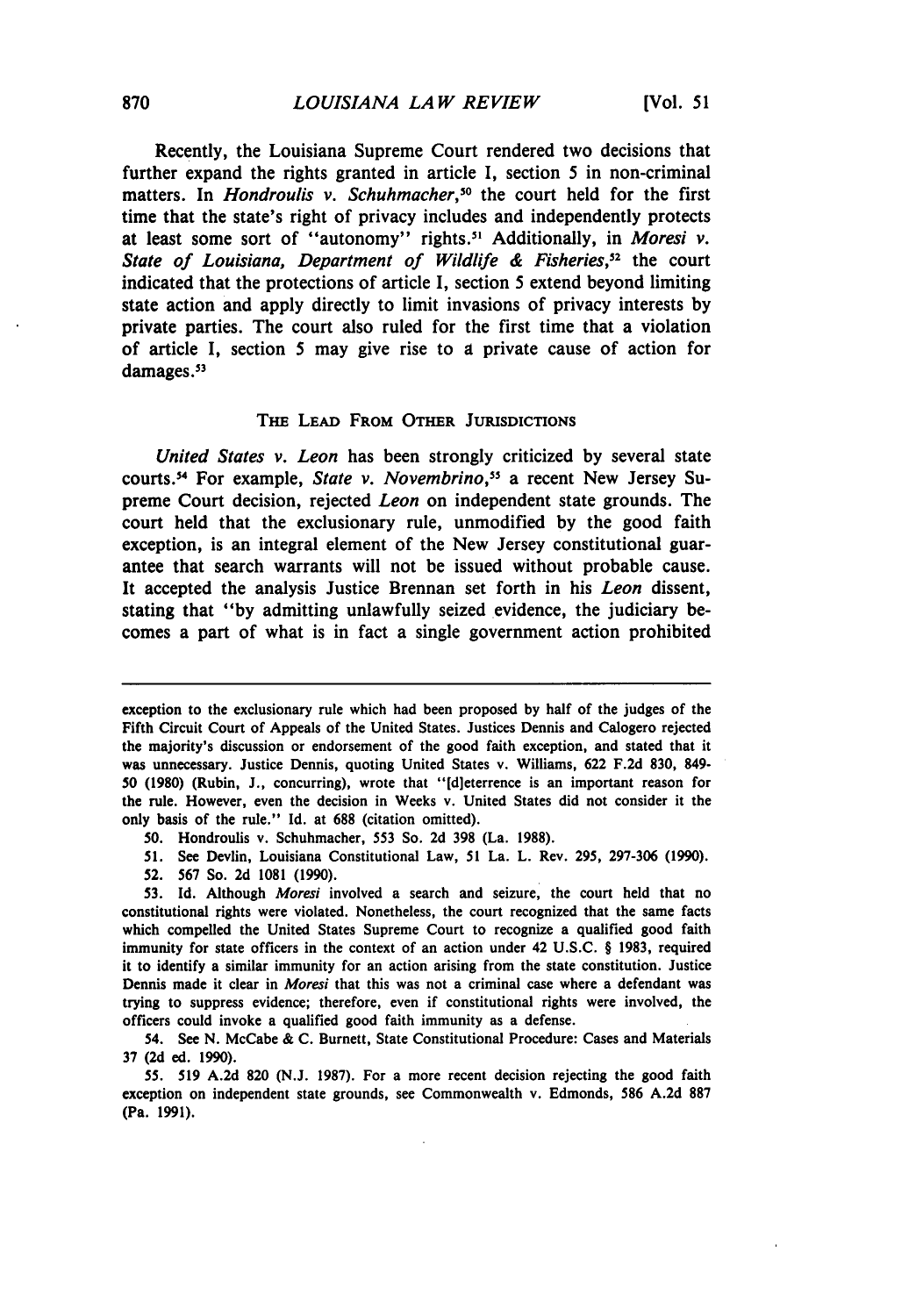by the terms of the Amendment."<sup>56</sup> The court reasoned that the exclusionary rule's purpose is not solely "deterrence" and that application of the rule in individual cases should not depend on an empirical analysis which compares the "cost" and "benefits" of excluding illegally obtained evidence.<sup>57</sup> It quoted Justice Brennan:

I share the view, expressed **by** Justice Stewart for the Court in Faretta v. California, that "[p]ersonal liberties are not based on the law of averages." Rather than seeking to give effect to the liberties secured **by** the Fourth Amendment through guesswork about deterrence, the Court should restore to its proper place the principle framed **70** years ago in Weeks that an individual whose privacy has been invaded in violation of the Fourth Amendment has a right grounded in that Amendment to prevent the government from subsequently making use of any evidence so obtained.<sup>58</sup>

The court noted that the exclusionary rule, **by** virtue of its application over the last quarter of a century had become an integral part of the New Jersey constitutional guarantee that search warrants should not be issued without probable cause. Not only does the exclusionary rule deter police misconduct, said the court, but it also serves as an indispensable and valuable mechanism for vindicating the right to be free from unreasonable searches. <sup>59</sup>

In *State v. Marsala*,<sup>60</sup> the Connecticut Supreme Court rejected the good faith exception of *Leon* on state constitutional grounds. The search and seizure provision of the Connecticut constitution is textually identical to the fourth amendment. The court nevertheless rejected the exception. Some of the reasons include: the "costs" of the exclusionary rule do not outweigh the rule's "benefits"; the rule requires judges to take their roles seriously; the state due process clause compels the rule; other common law or statutory privileges exclude relevant evidence; the purpose of the privacy clause is to *prohibit* warrants without probable cause; exclusion is not a punishment but a method of teaching proper constitutional behavior that preserves the integrity of the warrant process.<sup>6</sup> The court also stated that a good faith exception promotes police to seek out a lenient judge, allows magistrates to be careless with their

**<sup>56.</sup> Id.** at **848** (quoting United States v. Leon, 468 **U.S. 897, 933,** 104 **S.** Ct. 3405, 3432 (1984) (Brennan, **J.,** dissenting)).

**<sup>57.</sup> Id.**

**<sup>58.</sup> Id.** (quoting United States v. Leon, 468 **U.S. 897,** 943, 104 **S.** Ct. 3405, **3438** (1984) (citations omitted) (Brennan, **J.,** dissenting)).

**<sup>59.</sup> Id.** at **856.**

**<sup>60. 579</sup> A.2d 58** (Conn. **1990).**

**<sup>61.</sup> Id.**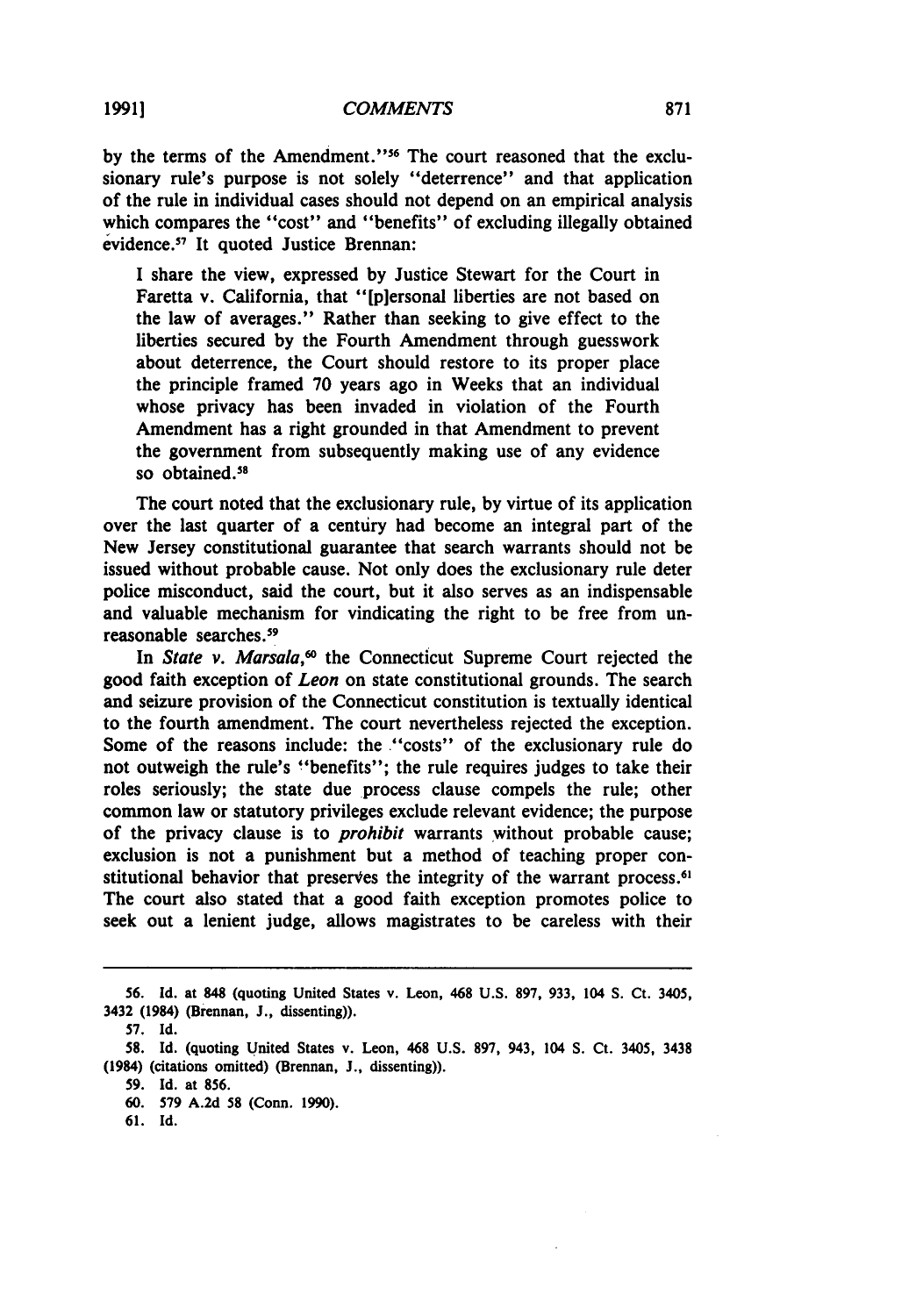reviewing, and takes the constitutional question away **by** allowing everything to turn on good faith.<sup>62</sup>

#### **CONCLUSION**

Three years before the United States Supreme Court decided *Leon,* former Louisiana Supreme Court Chief Justice Dixon stated the following in *State v. Bickham*:<sup>63</sup>

[I]t seems to me to be especially unfortunate for this court to indicate, when it is not an issue in the case . .. that the "good faith" of an officer is relevant to determine the legality of his actions. It is what the officer does or does not do, and not what he knows or how he feels about it, that is relevant. I dread to think of the day that motions to suppress in criminal trials will be further prolonged by litigating whether some hardworking policeman, trying to do his job, was in "good faith" or "bad faith" when he arrested the defendant.<sup>64</sup>

Unfortunately, it appears that Chief Justice Dixon was an accurate prognosticator. *Leon* is unduly restrictive of the fourth amendment protections. The Louisiana Supreme Court has the authority to reject the good faith exception of *Leon* on the grounds of article I, section 5 of the Louisiana constitution. Even Justice Frankfurter, one of the most conservative members of the United States Supreme Court, once noted, "[ilt is a fair summary of history to say that the safeguards of liberty have frequently been forged in controversies involving not very nice people."<sup>65</sup>

If the Louisiana Constitution does not compel the exclusionary rule, it is certainly still within the Louisiana Supreme Court's authority to insist upon the exclusionary rule to enforce our constitutional guarantees. It is the duty of the courts to safeguard the constitutional rights of its citizens against "any stealthy encroachments thereon. **"66** Recently, several states, acting progressively, have adopted the exclusionary rule under the authority of state constitutional clauses that are textually identical to the federal document. Article I, section 5, through its expanded

<sup>62.</sup> **Id.** at 67. For other states rejecting Leon see People v. Bigelow, **488** N.E.2d 451 (N.Y. 1985); State v. Carter, 370 S.E.2d 553 (N.C. 1988); People v. Sundling, 395 N.W.2d **308** (Mich. Ct. App. 1986).

**<sup>63.</sup>** 404 So. 2d 929 (La. 1981).

<sup>64.</sup> Id. at 935 (Dixon, **C.J.,** concurring).

<sup>65.</sup> United States v. Rabinowitz, 339 U.S. 56, 69, 70 S. Ct. 430, \_\_\_(1950) (Frankfurter, **J.,** dissenting).

<sup>66.</sup> State v. Church, **538** So. 2d 993, 997 (quoting Boyd v. United States, 116 **U.S. 616,** 653, **6 S.** Ct. 524, 535 (1886)).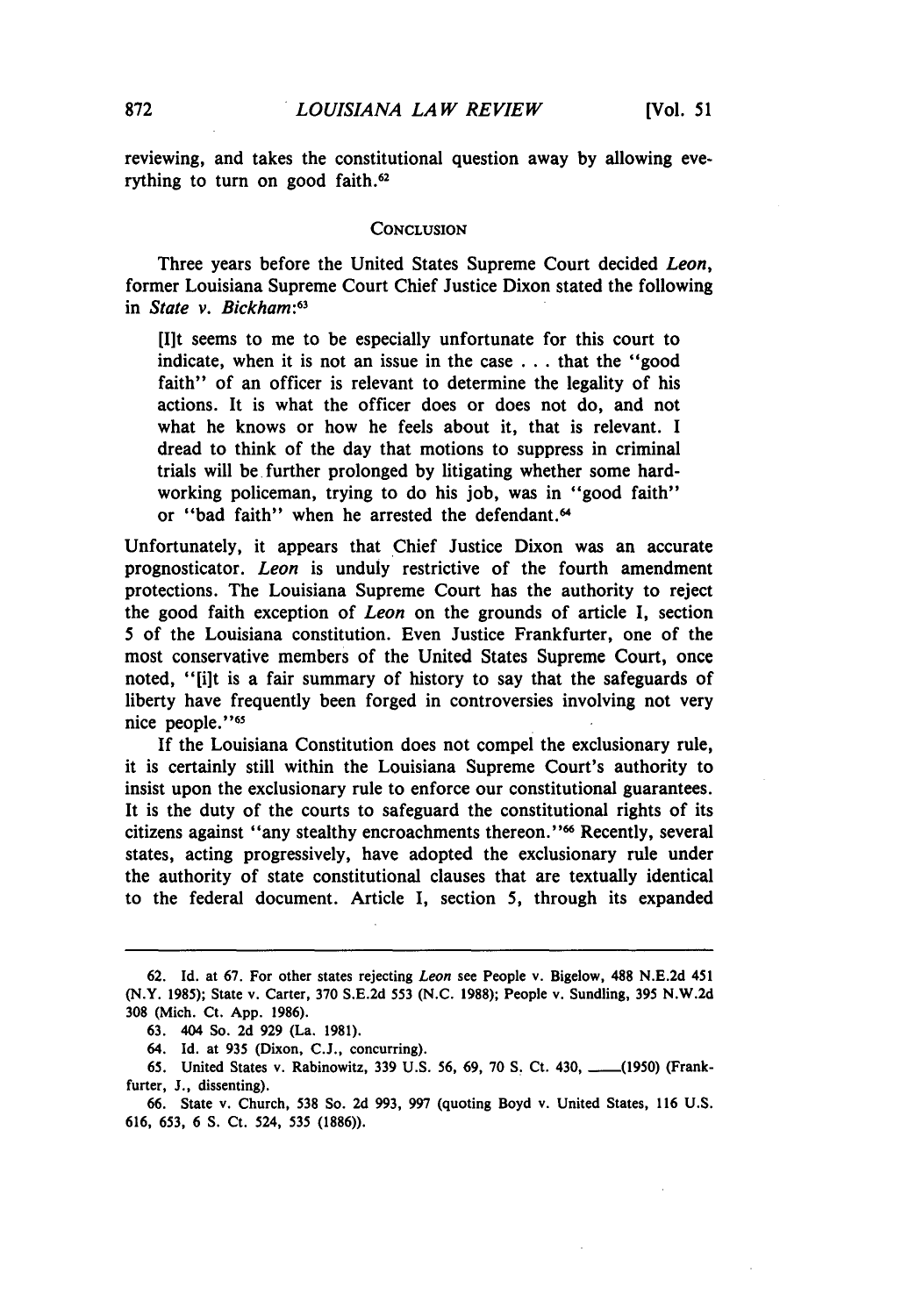standing and broader protections, should compel or at least imply the existence and preservation of the exclusionary rule.

As Justice Clark stated in reference to *Mapp,* it is **"[n]o** use to have a Constitution-it's pretty, got all sorts of nice fringes around it, but it doesn't mean anything, just a piece of paper-unless you really live by it and enforce it."<sup>67</sup>

Jean-Paul Layrisson

**67.** Baier, Justice Clark, the Voice of the Past, and the Exclusionary Rule, 64 Tex. L. Rev. 415, 419 **(1985).**

 $\ddot{\phantom{0}}$